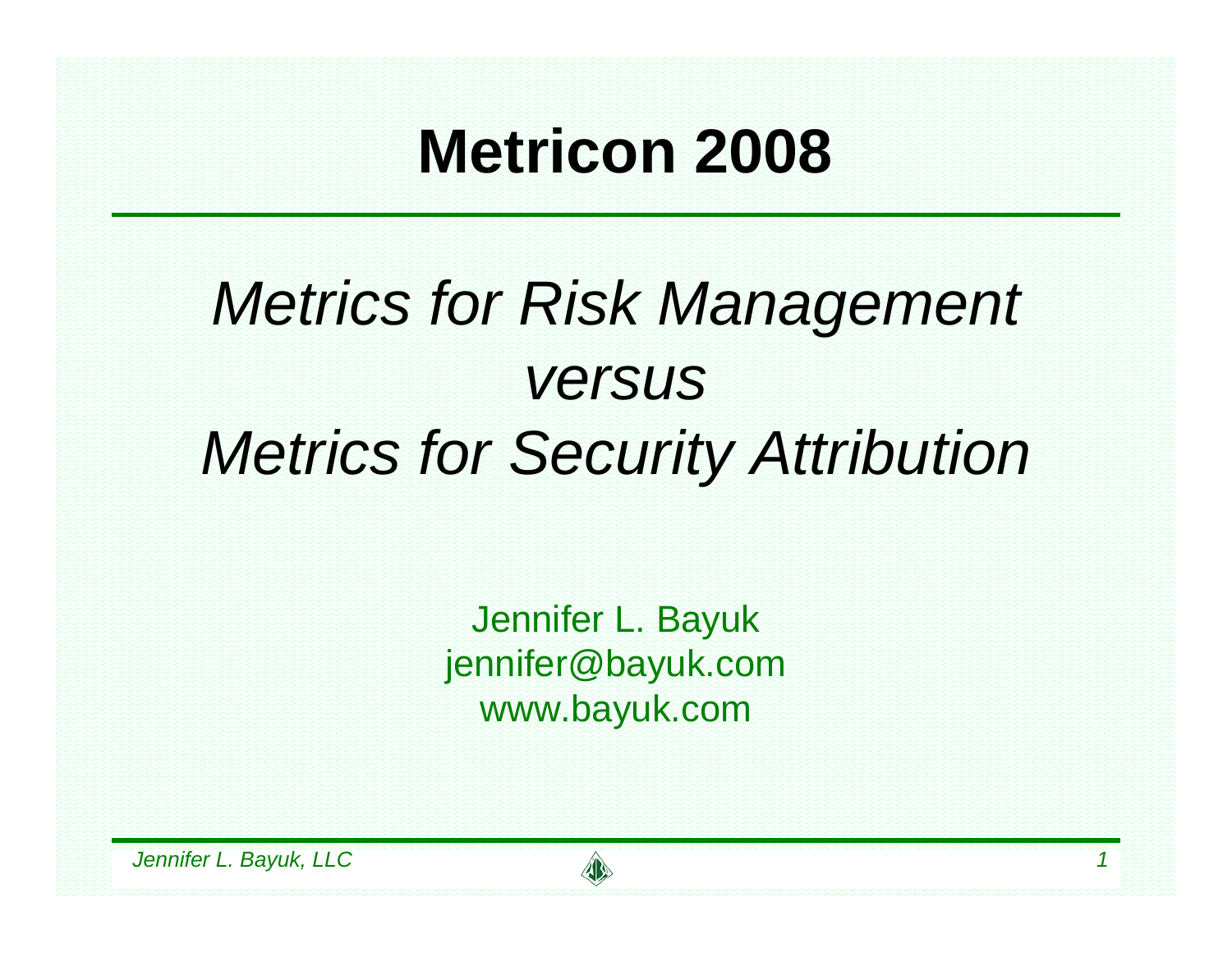| Compare:               | <b>Risk vs Security</b>            |  |
|------------------------|------------------------------------|--|
| <b>Measures:</b>       | Compliance                         |  |
| <b>Reflects:</b>       | Organizational<br><b>Structure</b> |  |
| Favors:                | Automation                         |  |
| Demonstrates:          | <b>Trends</b>                      |  |
| Jennifer L. Bayuk, LLC | $\overline{2}$                     |  |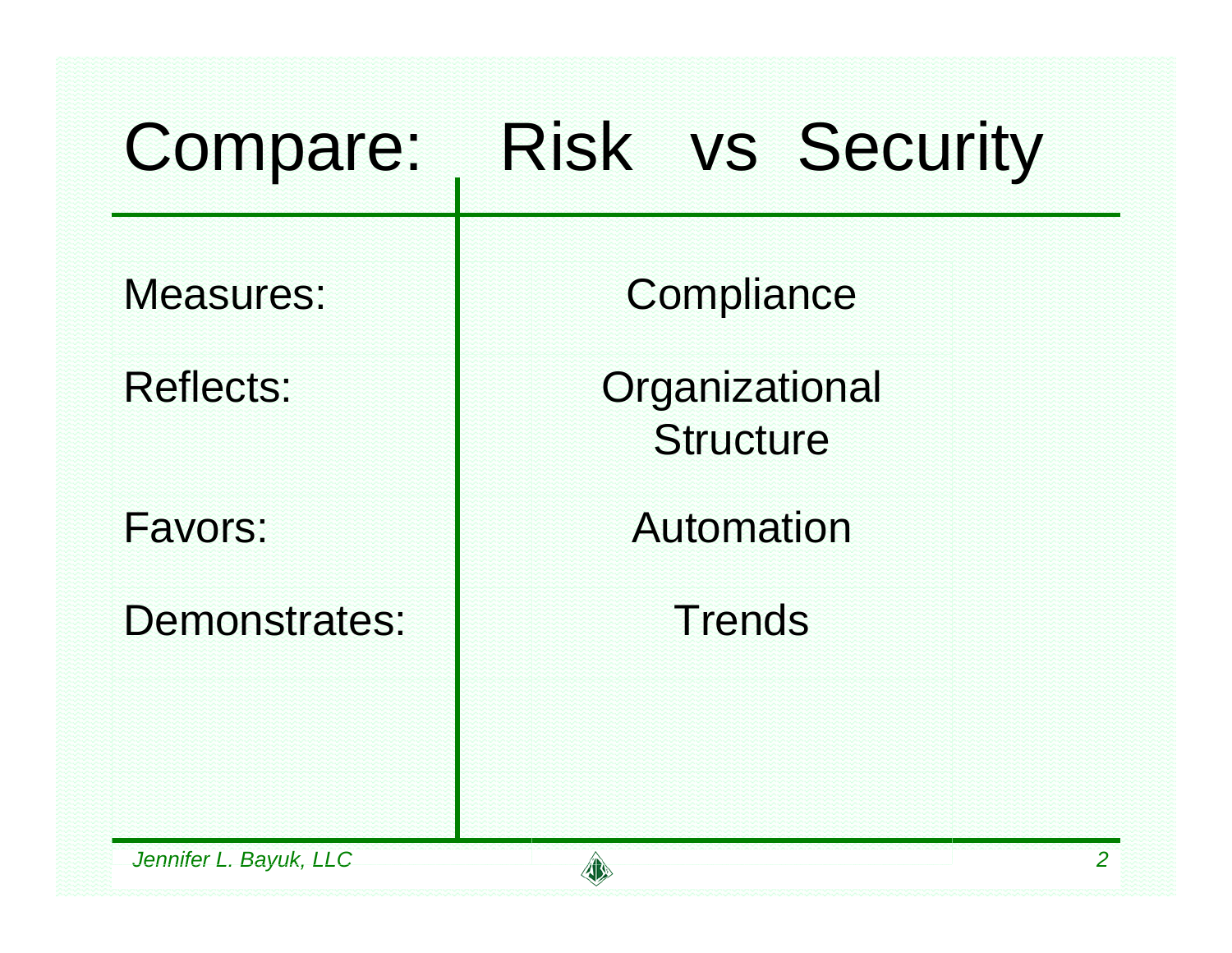# Compare: Compliance

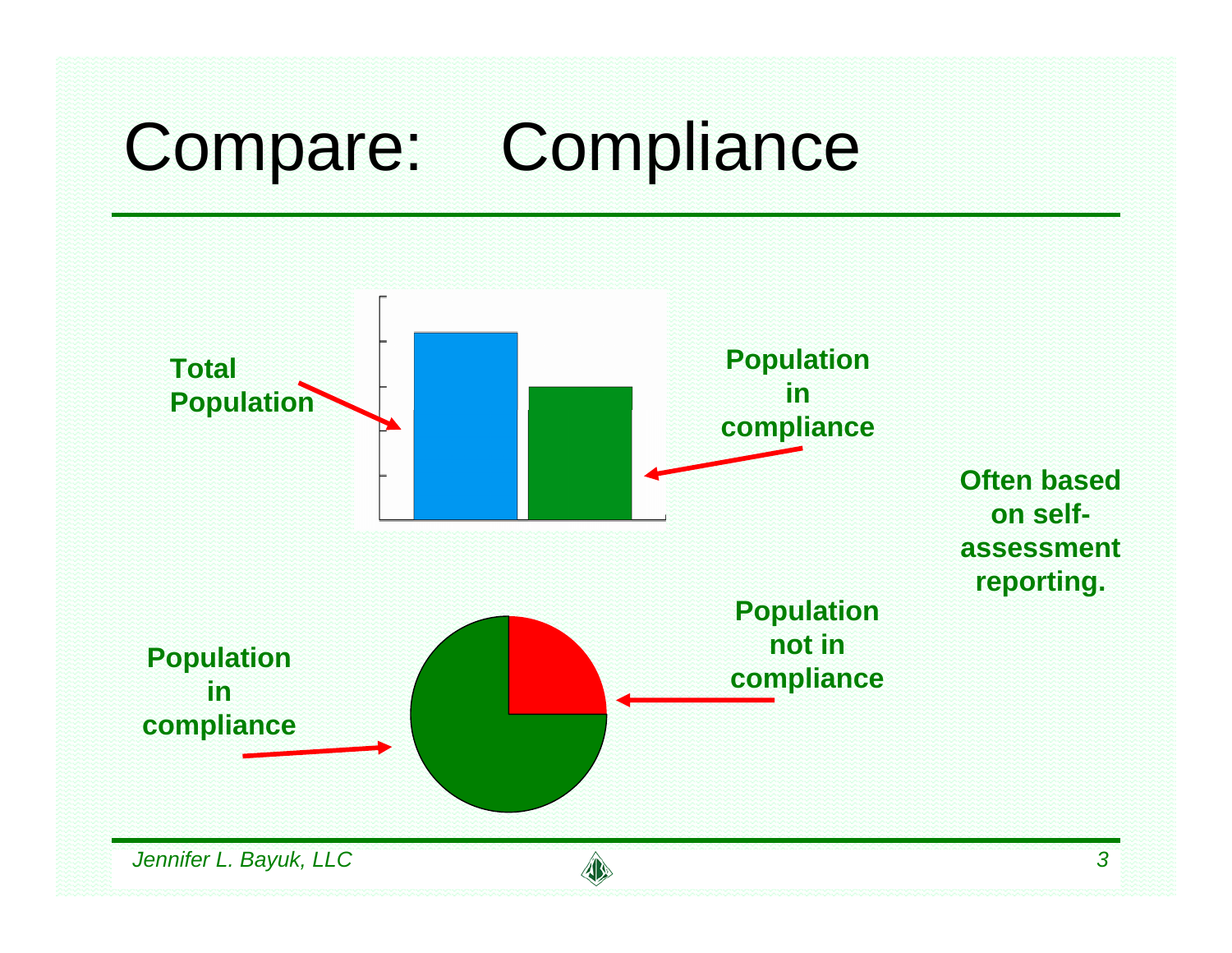# Compare: Organization

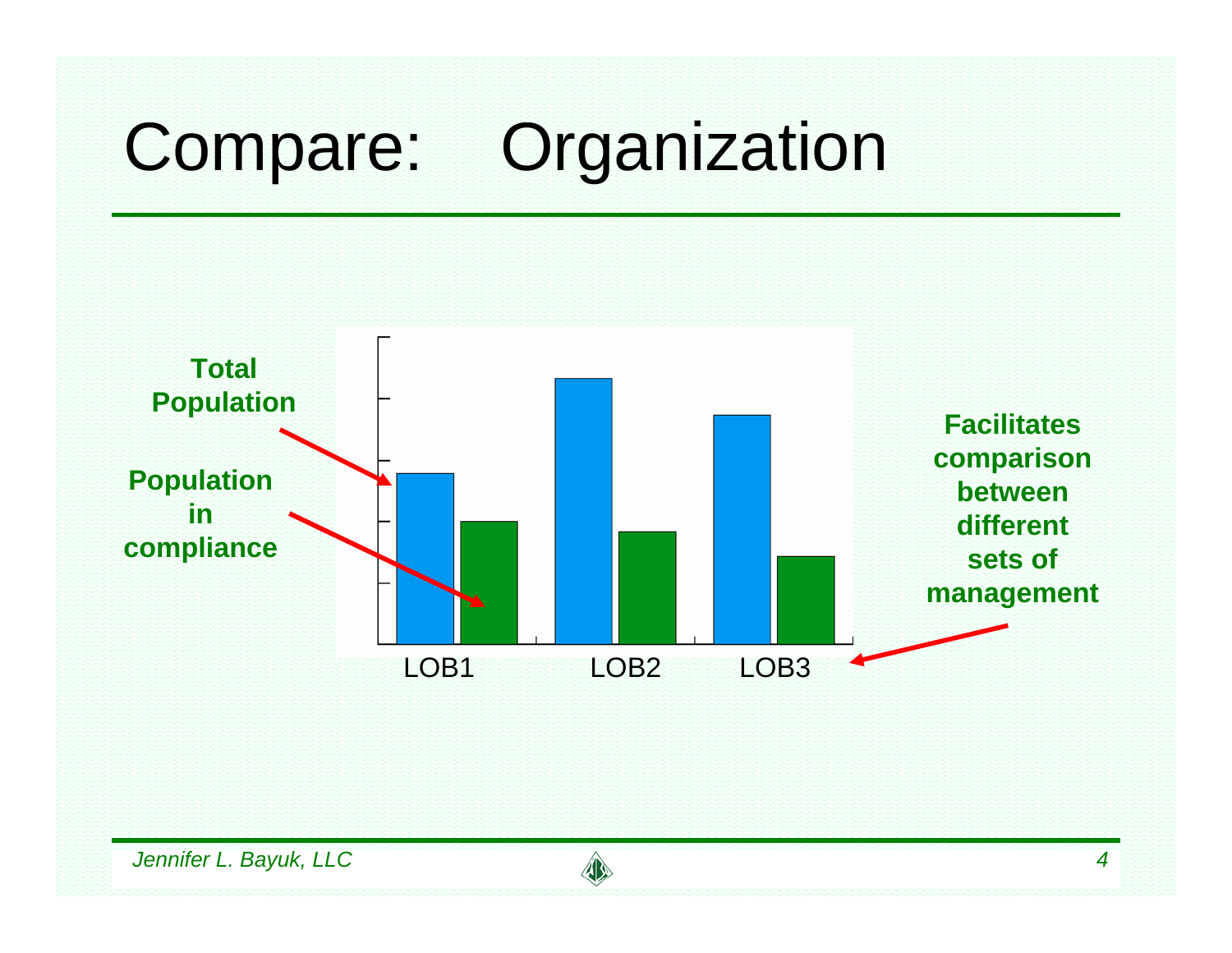### Compare: Automation



**Facilitates comparison between different types of technology, often used for audit remediation.**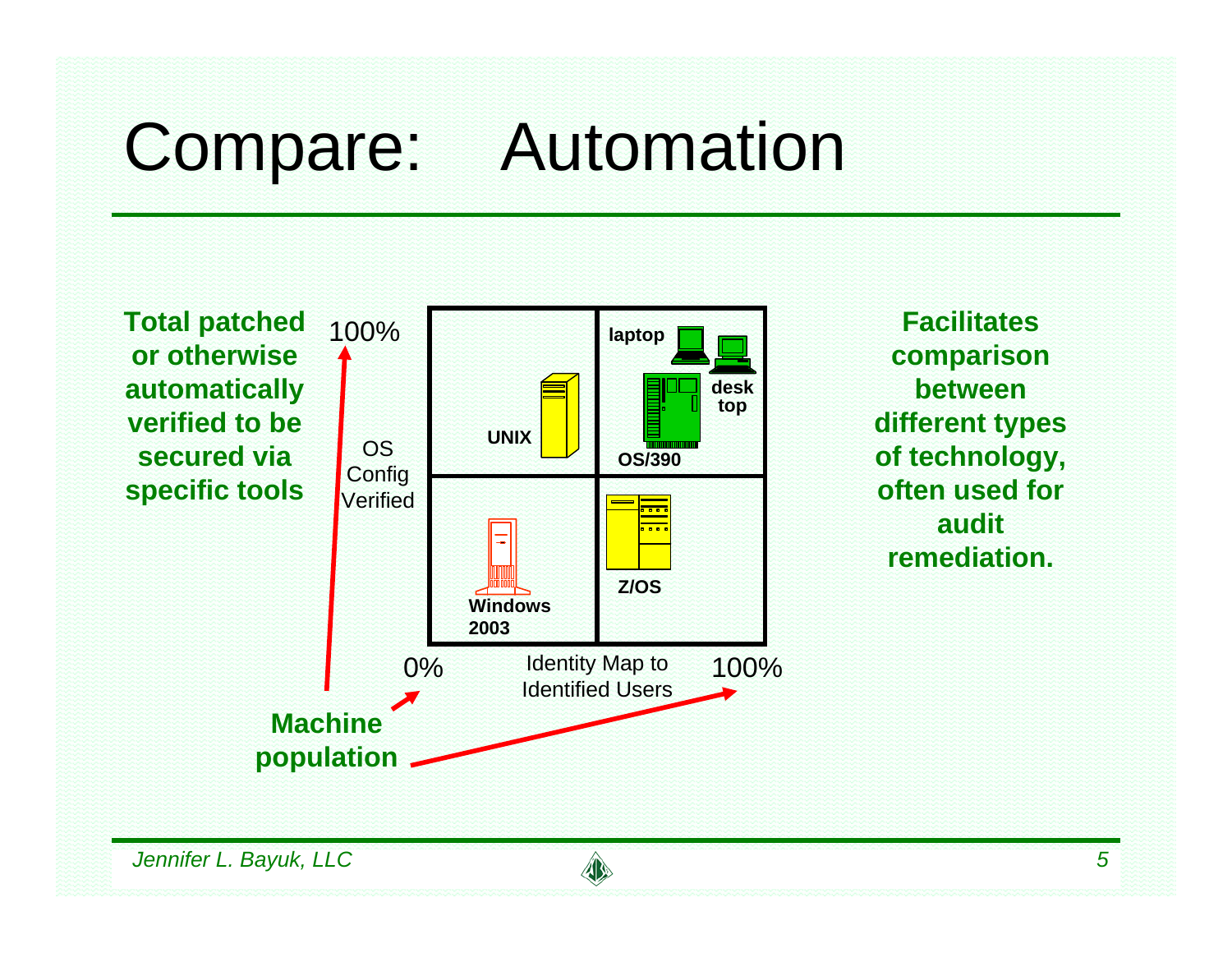# Compare: Trends

**Often used to depict activity beyond control of management**



*Note: blank lines indicate no incidents were reported, mostly weekends.*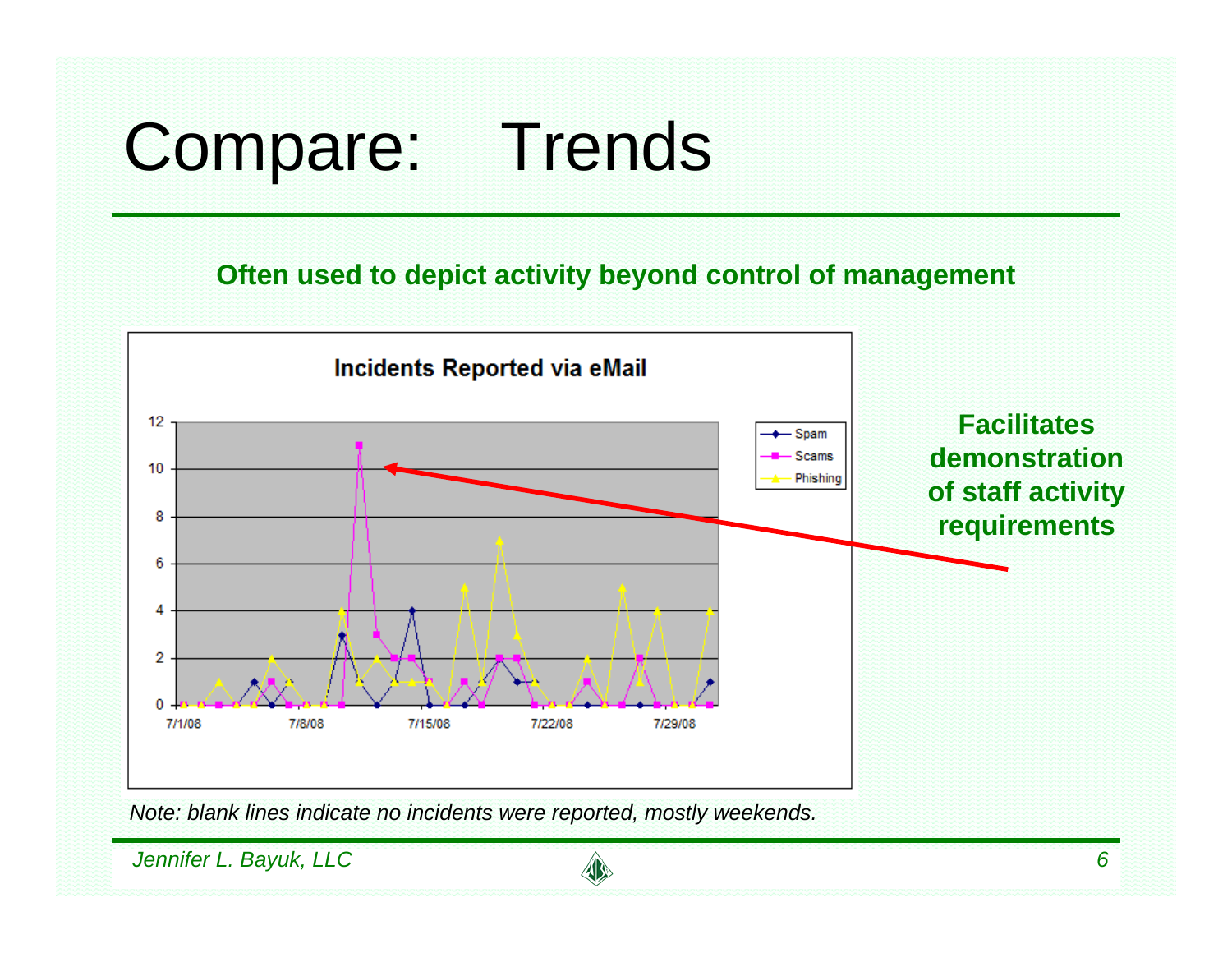| Contrast:                     |                           | Risk vs Security          |
|-------------------------------|---------------------------|---------------------------|
| Focus is:<br><b>Based On:</b> | Coverage<br><b>Policy</b> | Quality<br><b>Process</b> |
| <b>Relies On:</b>             | <b>Explanations</b>       | Accountability            |
| <b>Reflects:</b>              | <b>Assessment</b>         | Implementation            |
|                               |                           |                           |
| Jennifer L. Bayuk, LLC        |                           | 7                         |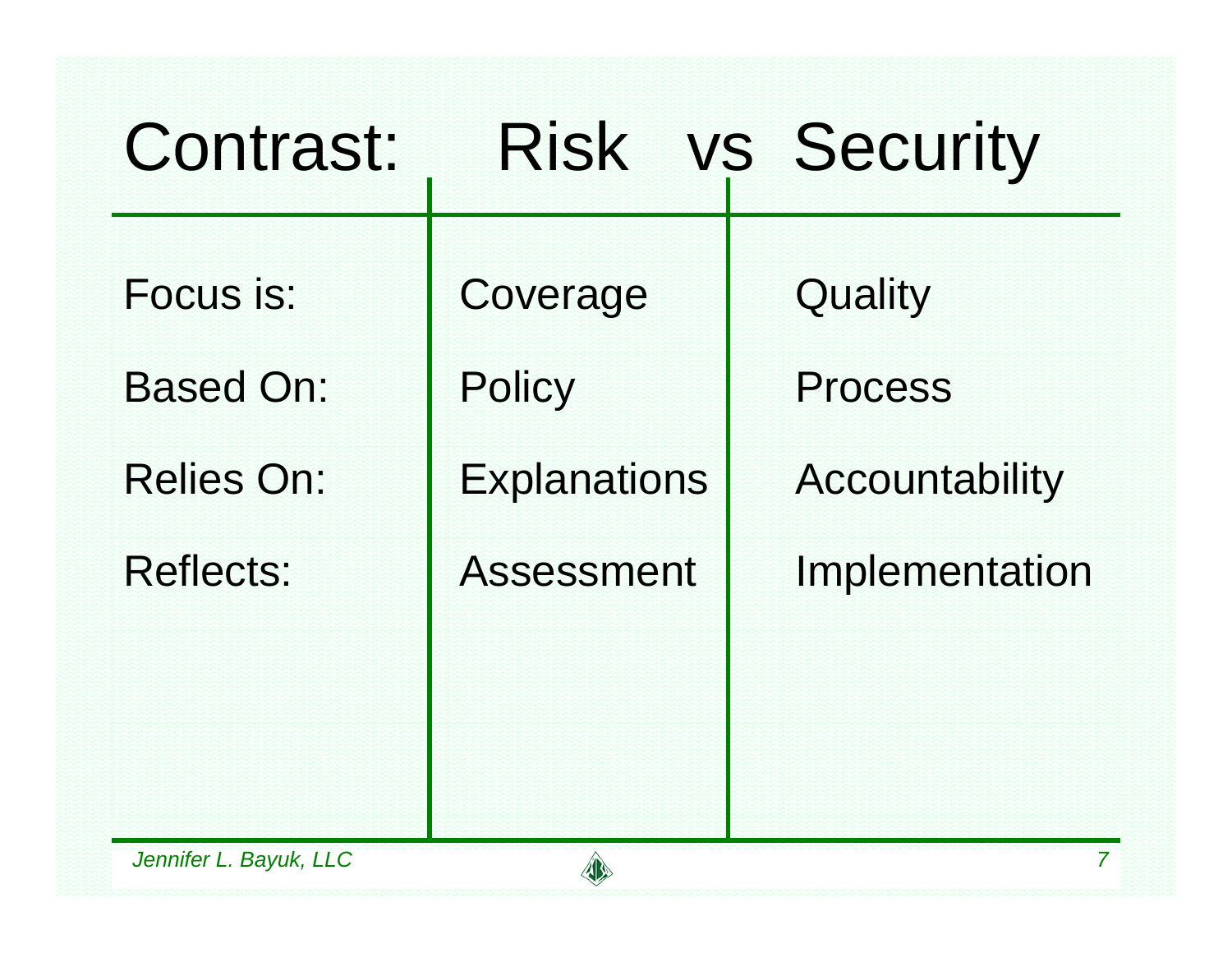

**Confidence in totals comes with aggregation rather than collection.**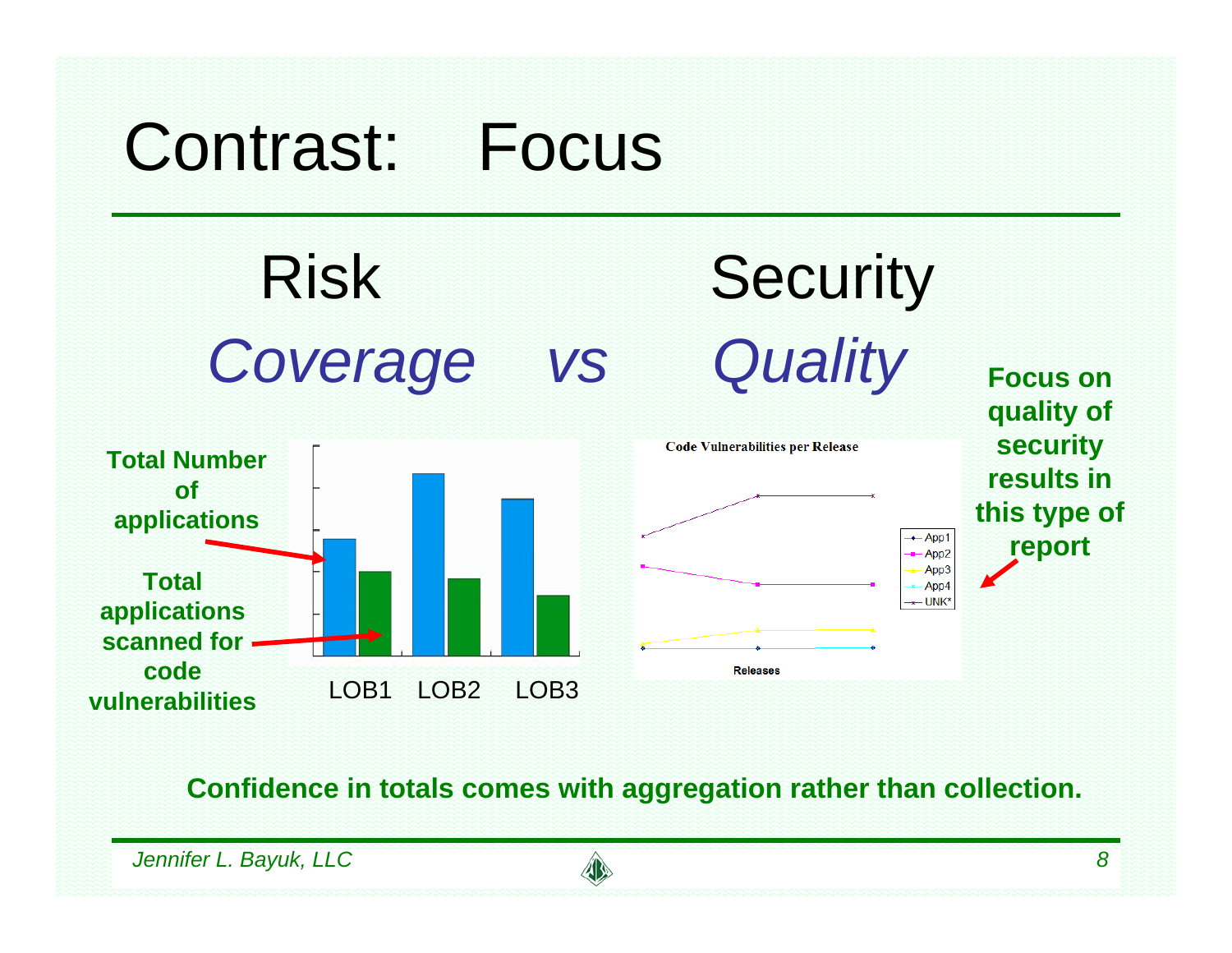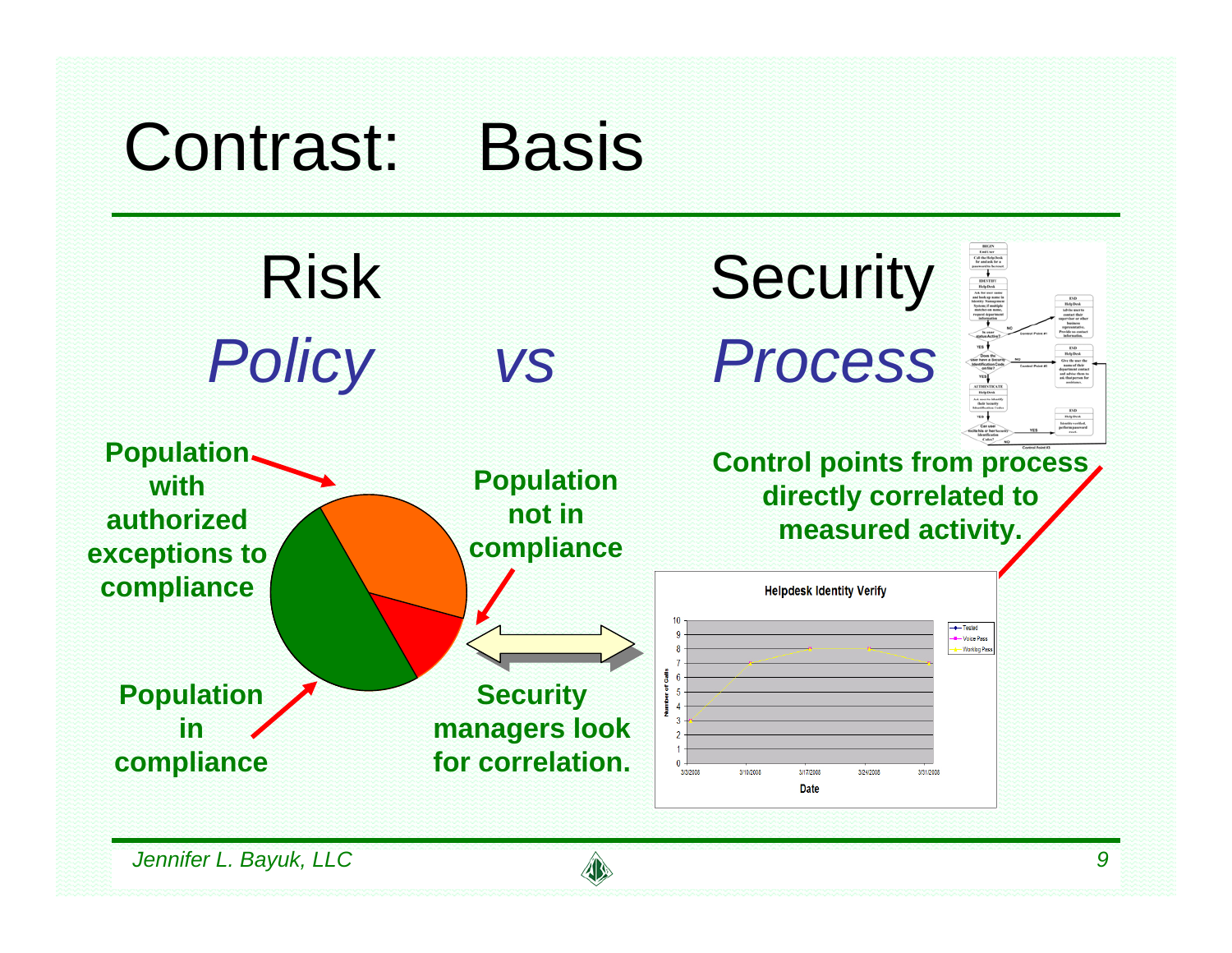## Contrast: Reliance

# Risk Security *Explanations vs Accountability*



**Where there is a process in place designed to maintain the metrics, there should be accountability for poor results.**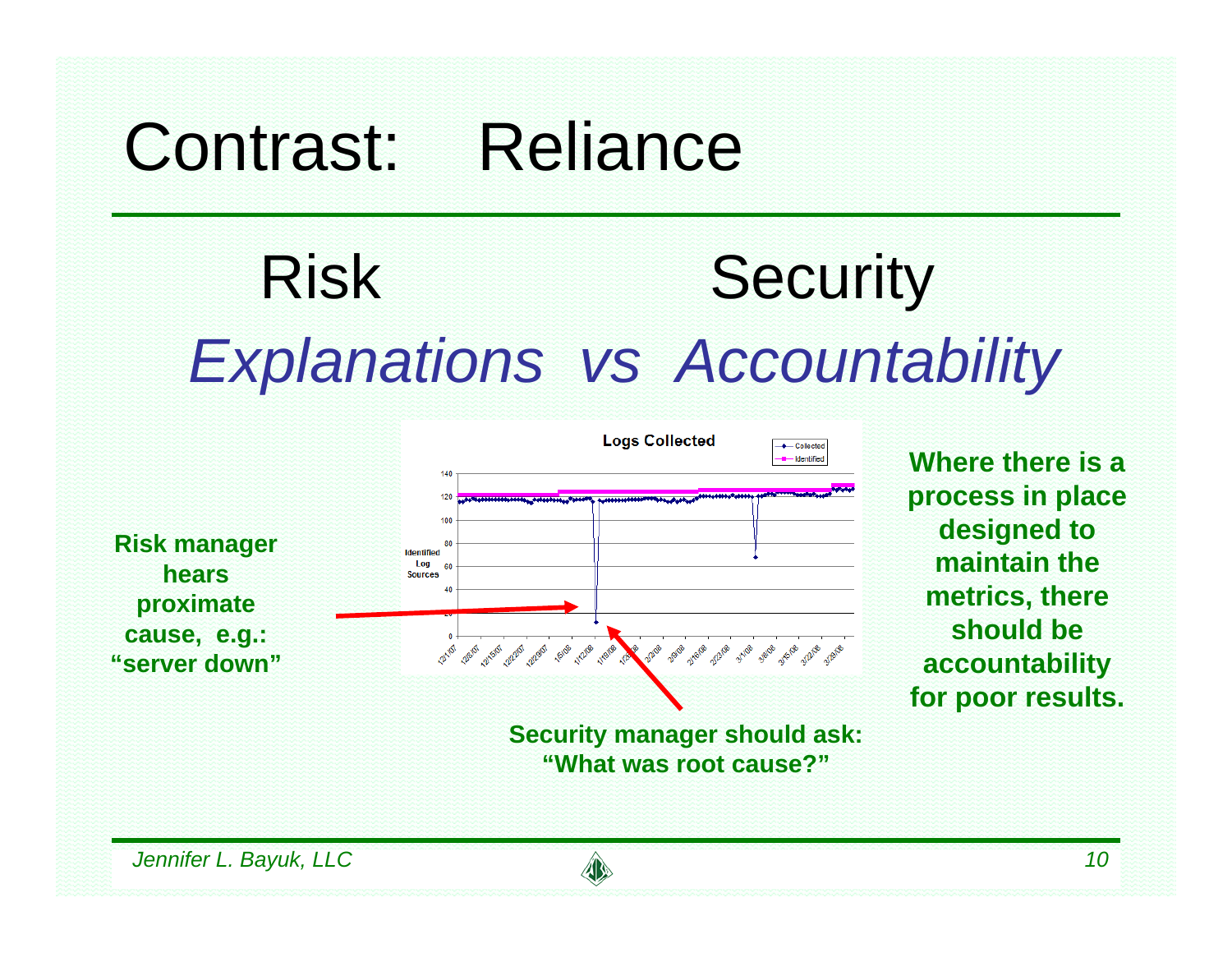